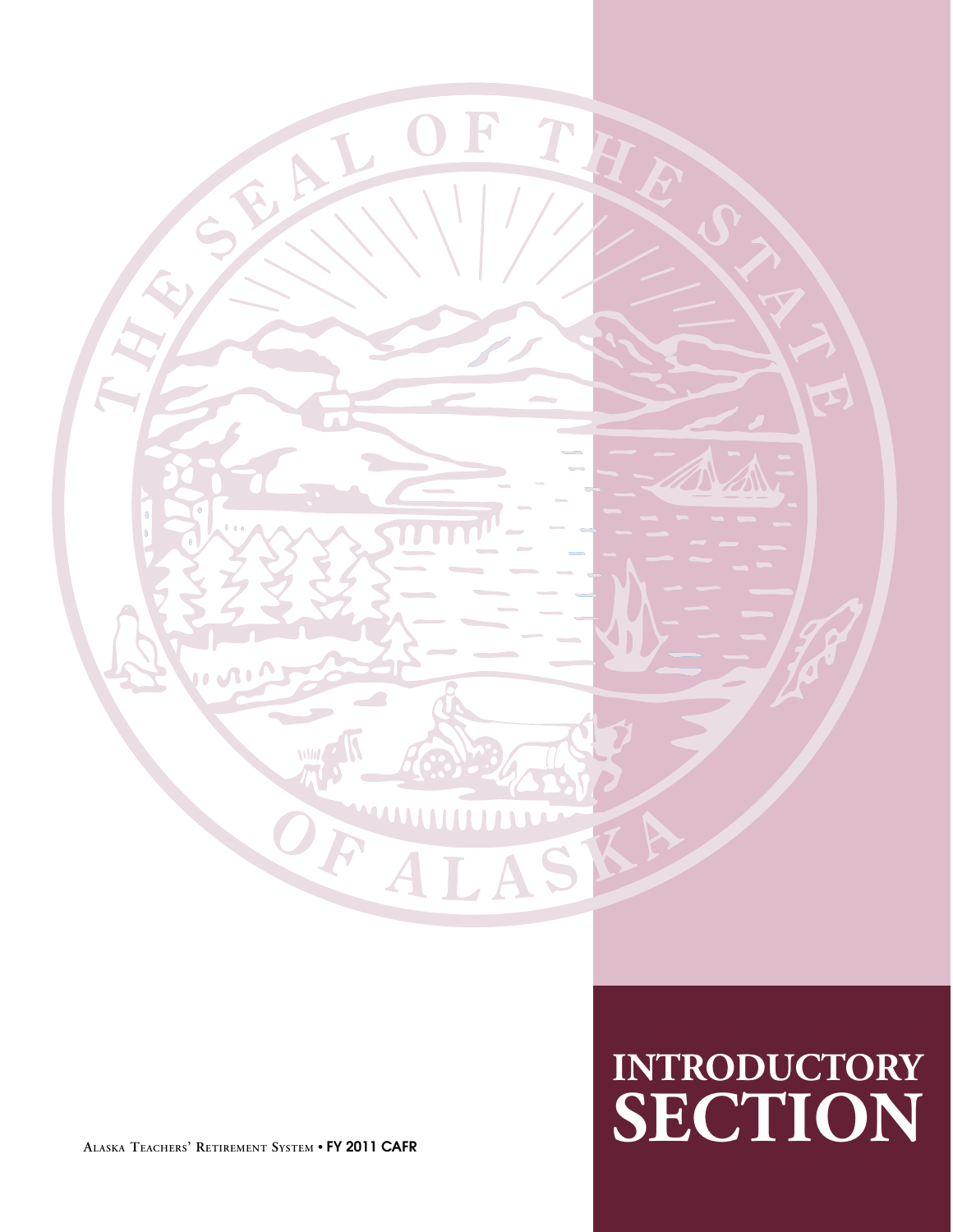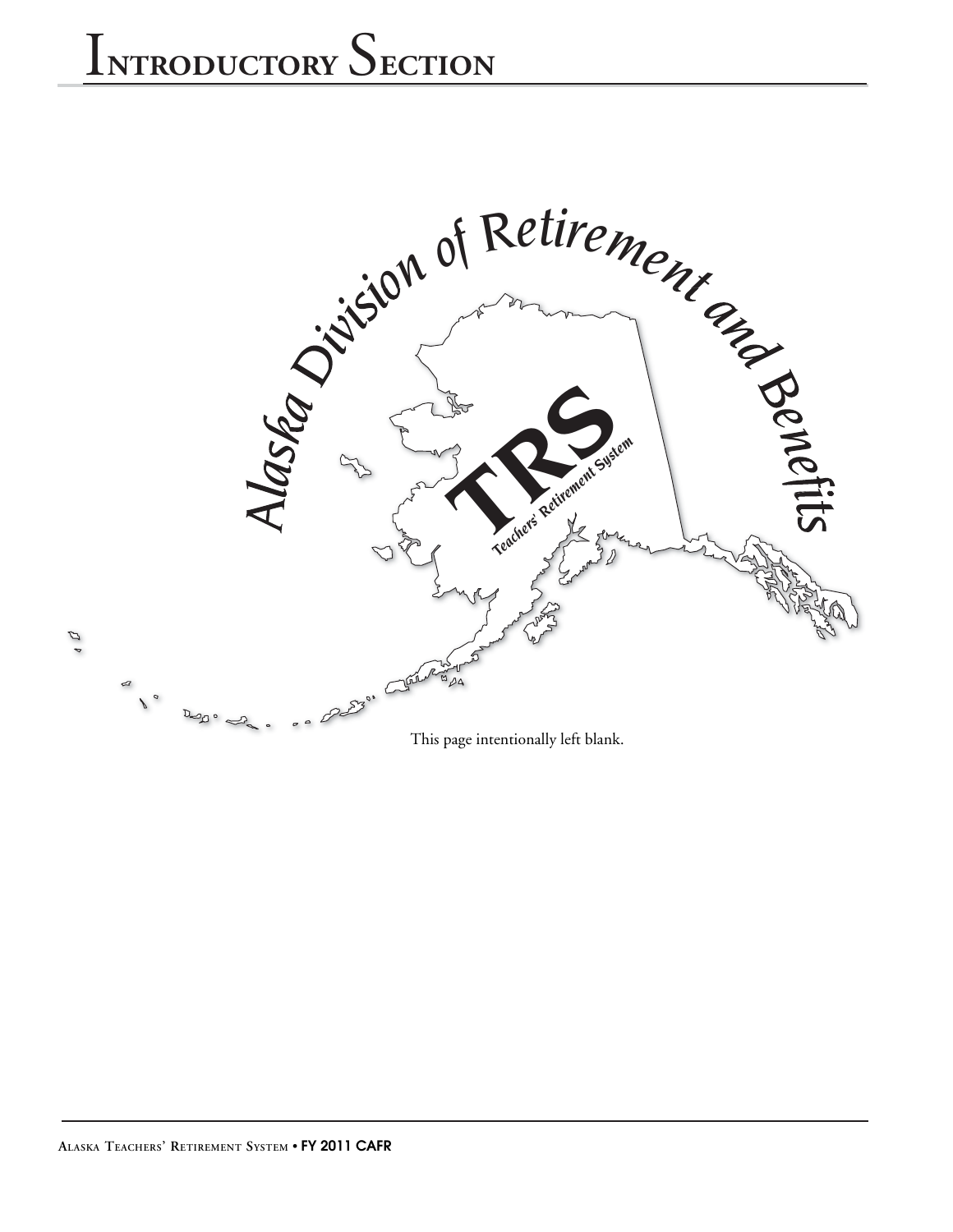# STATE OF ALA

#### **DEPARTMENT OF ADMINISTRATION**

**DIVISION OF RETIREMENT AND BENEFITS** 

#### **LETTER OF TRANSMITTAL**

November 23, 2011

The Honorable Sean Parnell, Governor Members of the Alaska State Legislature Alaska Retirement Management Board Employers and Plan Members

We are pleased to present the Comprehensive Annual Financial Report (CAFR) of the Teachers' Retirement System (TRS) (System) for the fiscal year ended June 30, 2011. The CAFR is intended to fulfill the legal requirements of Alaska Statute (AS) 14.25.004(a)(8).

The CAFR provides comprehensive information on the financial operations of the System for the fiscal year. Responsibility for the accuracy, completeness and fairness of the information presented rests with the management of the System. To the best of our knowledge and belief, the enclosed information is accurate in all material respects and is reported in a manner designed to fairly present the financial position and results of operations of the System for the year ended June 30, 2011. All disclosures necessary to enable the reader to gain an understanding of the System's activities have been included.

KPMG LLP, Certified Public Accountants, have issued an unqualified opinion on the Systems' basic financial statements for the year ended June 30, 2011. The independent auditor's report is located at the front of the Financial Section of this report.

The management's discussion and analysis (MD&A) is also located in the Financial Section of this report. The MD&A provides an analytical overview of the financial statements. This letter of transmittal is designed to complement the MD&A and should be read in conjunction with it.

The CAFR is divided into five sections:

**• Introductory Section**, which contains the letter of transmittal, the administrative organization of the TRS, and a list of the members serving on the Alaska Retirement Management Board (ARMB);

#### **SEAN PARNELL, GOVERNOR**

PO BOX 110203 Juneau, AK 99811-0203 TDD: (907) 465-2805 FAX: (907) 465-3086 PHONE: (907) 465-4460 TOLL-FREE: 1-800-821-2251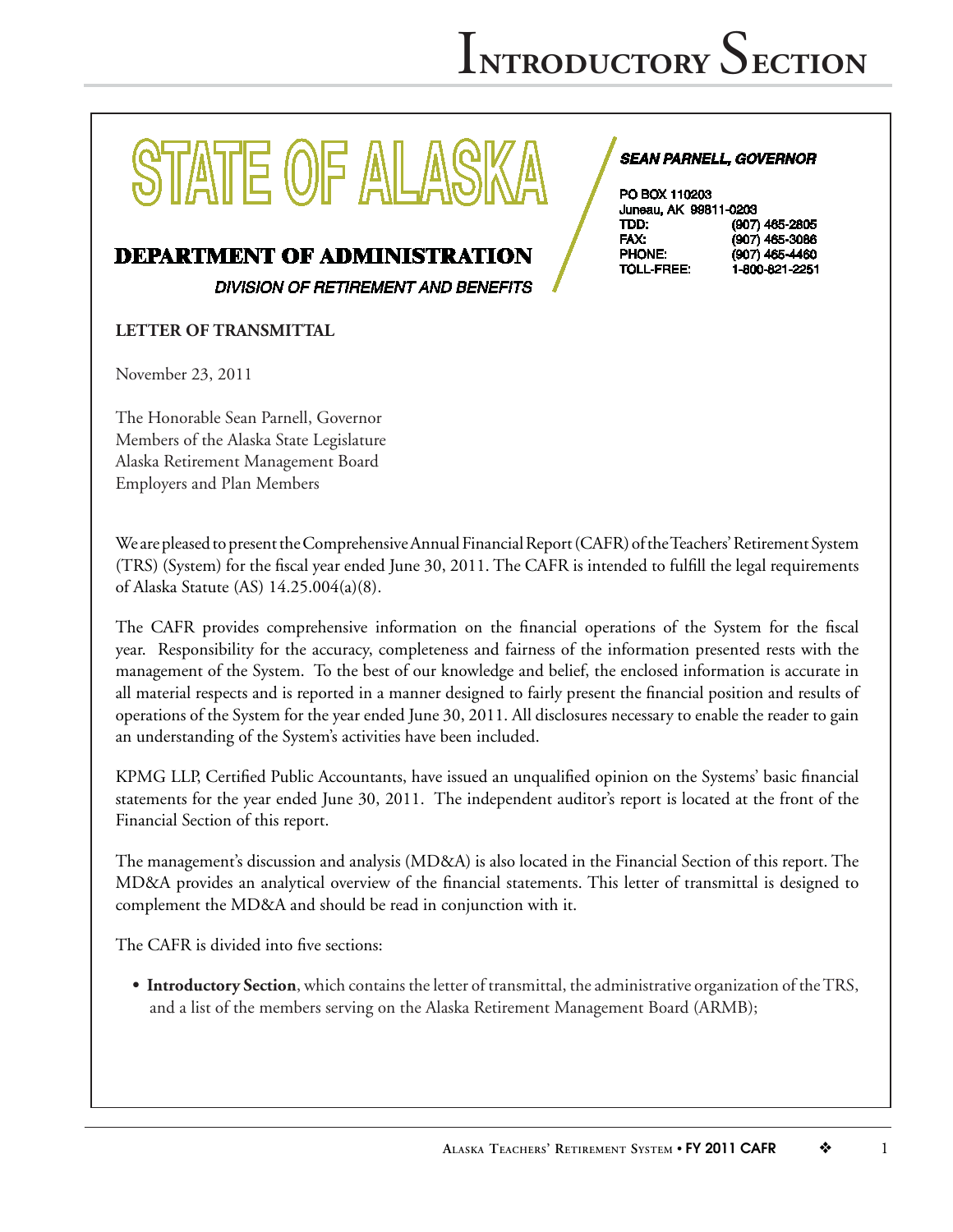- Financial Section, which contains the Independent Auditor's Report, MD&A, basic financial statements, required supplementary information, and additional information;
- **Investment Section**, which contains a report prepared by the investment consultant, a report on investment activity, investment results, and various investment schedules;
- Actuarial Section, which contains the Actuarial Certification letter and the results of the most current annual actuarial valuation; and
- Statistical Section, which includes additional information related to financial trends, demographic and economic information, and operating information.

#### **Profile of the System**

The System was established in 1955 to provide pension and post-employment health care benefits to teachers and other eligible participants. Senate Bill 141, signed into law on July 27, 2005, closed the DB Plan effective July 1, 2006, to new members and created a Defined Contribution Retirement (DCR) Plan for members first hired on or after July 1, 2006. Beginning in fiscal year 2007, the System consists of: (1) the DB Plan and (2) the DCR Plan. This report includes both plans. The DB Plan includes the pension plan and the Alaska Retiree Health Care Trust. The DCR Plan includes the DCR trust, occupational death and disability plan, retiree major medical plan, and the health reimbursement arrangement plan.

#### **Reporting Entity**

The System is considered a component unit of the State of Alaska (State) for financial reporting purposes. Due to the closeness of the System's relationship to the State, it is included in the State of Alaska CAFR as a fiduciary fund.

The Commissioner of the Department of Administration, appointed by the Governor, is responsible for administering the System. In order to meet the statutory requirements of administering the System, the Commissioner appoints the Director of the Division of Retirement and Benefits (Division). The Director is responsible for the daily operations of the System.

The ARMB, constituted effective October 1, 2005, replaced the Teachers' Retirement Board (effective July 1, 2005) and the Alaska State Pension Investment Board (effective October 1, 2005).

The ARMB is responsible for:

- adopting investment policies and developing investment objectives;
- providing a range of investment options and establishing the rules by which participants can direct their investments among those options, when applicable;
- establishing crediting rates for members' individual contribution accounts, when applicable;
- assisting in prescribing policies for the proper operation of the System;
- coordinating with the System Administrator to have actuarial valuations performed;
- reviewing actuarial assumptions and conducting experience analyses;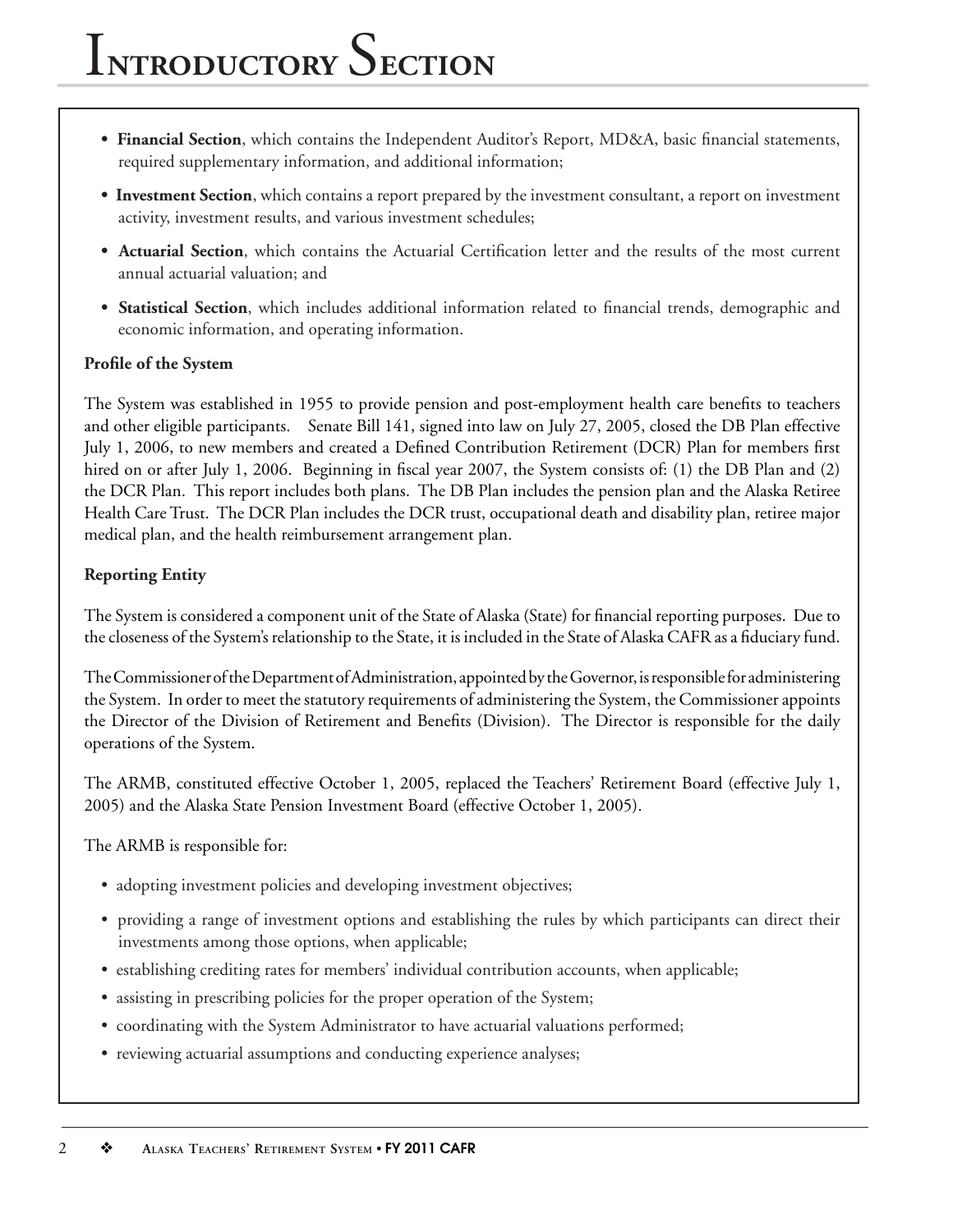- contracting for an independent audit of actuarial valuations and external performance calculations; and
- reporting the financial condition of the System to the Governor, Legislature, and individual employers participating in the System.

#### **Major Initiatives**

The System continues to make progress on several ongoing projects. Most of these efforts are focused on the following improvements: improving customer service, technology, methods for employers to submit information, methods for members to obtain information, and continued compliance with accounting requirements of the Governmental Accounting Standards Board (GASB) and the Financial Accounting Standards Board (FASB), as applicable.

The System continues to assess and retool its communication efforts, which include printed handbooks, newsletters, and website content. The System strives to ensure that all communication material is clear, accurate, and userfriendly.

The System also endeavors to provide the highest degree of customer service to all its members. The Division recently established a central Retirement Customer Service Center to improve phone service and provide faster processing of all customer requests.

The System is a participant in a multi-agency project procuring and implementing Virtual Call Center functionalities for the phone system. These features will enable the Customer Service Representatives to provide faster and higher quality service to members. The Division implemented the Virtual Call Center functionalities in February 2011.

The System activated a new redesigned website in early January 2011. The new website uses a modern navigation model, is compliant with the Americans with Disabilities Act, and uses many "best practices" techniques of the web industry.

The System offers a broad array of fairs and seminars directed toward both active members and employers. A new seminar offered throughout the State of Alaska is titled "Marketing the Defined Contribution Retirement Plan." The goal of the seminar is to assist employers with successfully marketing the DCR plan. In addition, the System continues to expand its Benefits Fairs with the goal of educating members about all benefits available from early career through to retirement, encouraging healthy living and how to best use the health plan.

#### **Funding Requirements**

The System's consulting actuary, Buck Consultants, presented the results of the June 30, 2010, actuarial valuation report to the Plan Administrator and the ARMB. The assumptions and benefits are explained in the Actuarial Section of this report.

Based on the most recent valuation report, the TRS has a funding ratio (actuarial value of DB Plan assets divided by actuarial liabilities for pension and postemployment healthcare benefits) of 53.6%. The DB Plan's unfunded actuarial accrued liability (actuarial liability minus actuarial value of DB plan assets) totals approximately \$4.1 billion. The unfunded liability continues to be addressed at all levels of the State. The Governor's budget proposes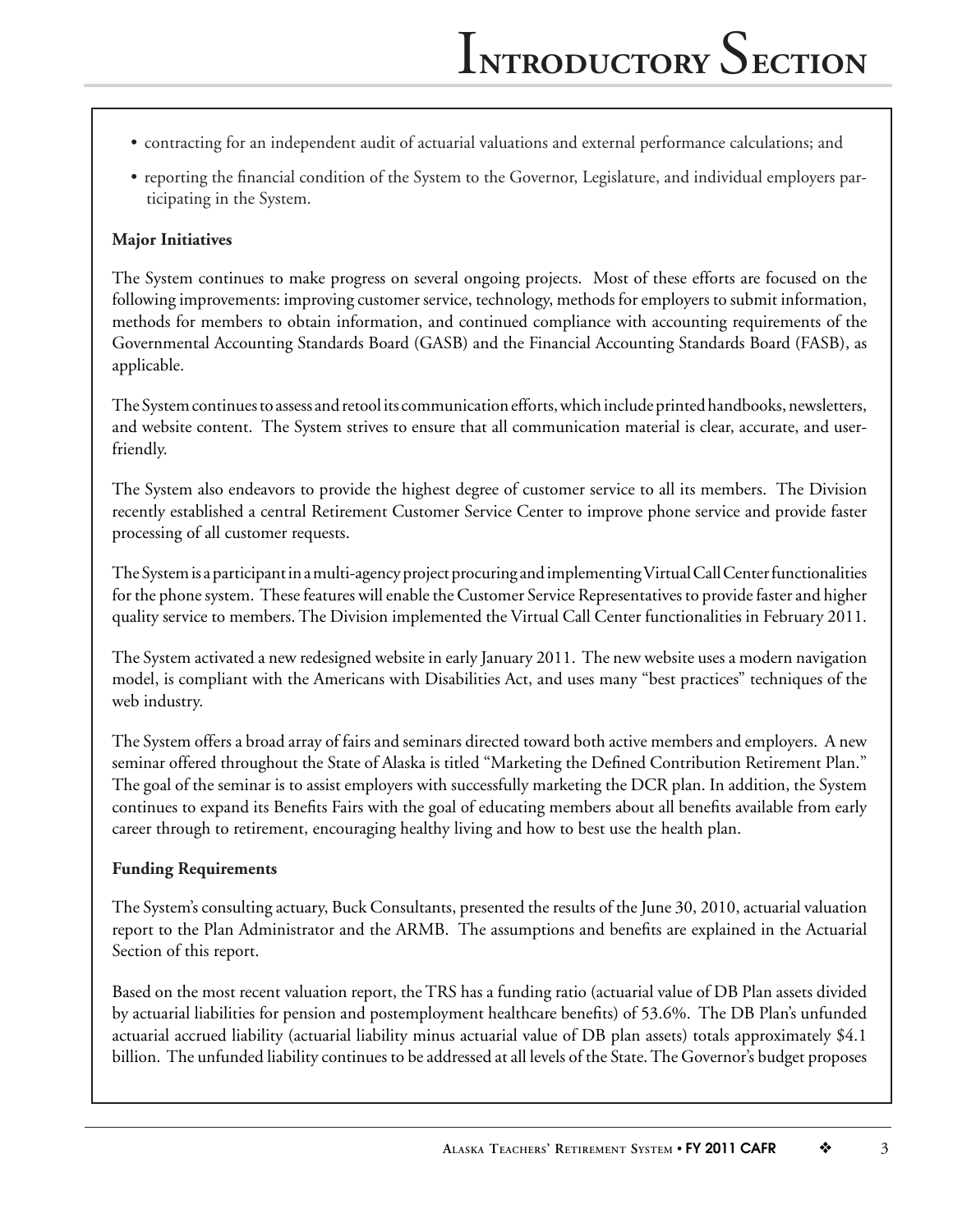to provide funding to TRS employers in order to maintain an appropriate level of employer contributions while also paying the actuarial required contribution rate adopted by the ARMB.

#### **Investments**

On June 30, 2011, the DB Plan's investment portfolio was valued at \$4.7 billion and earned a 21.40% return for the fiscal year ended June 30, 2011. The DCR Plan's investment portfolio was valued at \$105 million for the fiscal year ended June 30, 2011. Over the past five years ending June 30, 2011, the DB Plan's investments earned a 4.37% return. The ARMB has statutory oversight of the System's investments and the Department of Revenue, Treasury Division, provides staff for the ARMB. Actual investing is performed by investment officers in the Treasury Division or by contracted external investment managers. The ARMB reviews and updates investment policies and strategies and is responsible for safeguarding invested assets.

#### **Accounting System**

This CAFR has been prepared to conform with the principles of accounting and reporting established by the GASB. Specific accounting treatments are detailed in the Notes to the Financial Statements found in the Financial Section of this report.

#### **Internal Controls**

System management is responsible for establishing and maintaining a system of internal controls to protect TRS assets from loss, theft, or misuse and to ensure adequate accounting data is compiled for the preparation of financial statements in conformity with generally accepted accounting principles. The cost of internal control should not exceed anticipated benefits; the objective is to provide reasonable, rather than absolute, assurance that the financial statements are free of any material misstatements.

#### **Awards**

The Government Finance Officers Association of the United States and Canada (GFOA) awarded a Certificate of Achievement for Excellence in Financial Reporting to the System for its CAFR for the fiscal year ended June 30, 2010. The Certificate of Achievement is a prestigious national award that recognizes conformance with the highest standards of preparation of state and local government financial reports.

In order to be awarded a Certificate of Achievement, a government entity must publish an easily readable and efficiently organized CAFR. This report must satisfy both U.S. generally accepted accounting principles and applicable legal requirements.

A Certificate of Achievement is valid for a period of one year. We are confident our current CAFR continues to meet the Certificate of Achievement Program's requirements and are submitting it to the GFOA for consideration.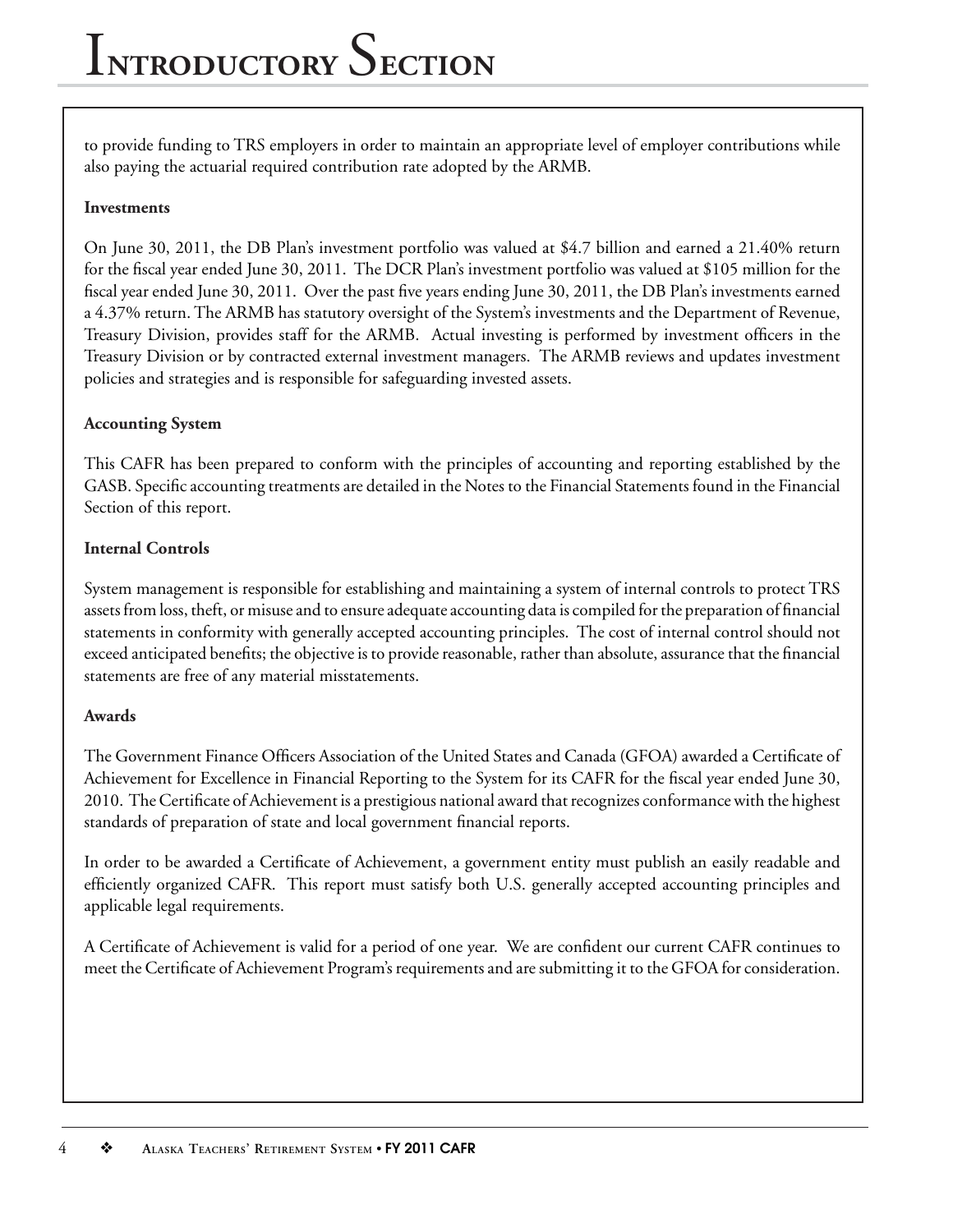#### **Acknowledgements**

The preparation of this report is made possible by the dedicated services of the staff of the Department of Administration, Division of Retirement and Benefits, Department of Law, and the Department of Revenue, Treasury Division. It is intended to provide complete and reliable information as a basis for making management decisions, as a means of determining compliance with legal provisions, and as a means of determining responsible stewardship of the TRS financial resources.

The report is available on the web at alaska.gov/drb/trs/trscafr.html and mailed to those who submit a formal request. This report forms the link between the System and the membership. The cooperation of the membership contributes significantly to the success of the System. We hope the employers and plan members find this report informative.

We are grateful to the Alaska Retirement Management Board, the staff, the advisors, and to the many people who have diligently worked to assure the successful operation of the System.

Respectfully submitted,

Pachythithe

Becky Hultberg Jim Puckett Commissioner Director

Kese

Teresa Kesey, CPA Chief Financial Officer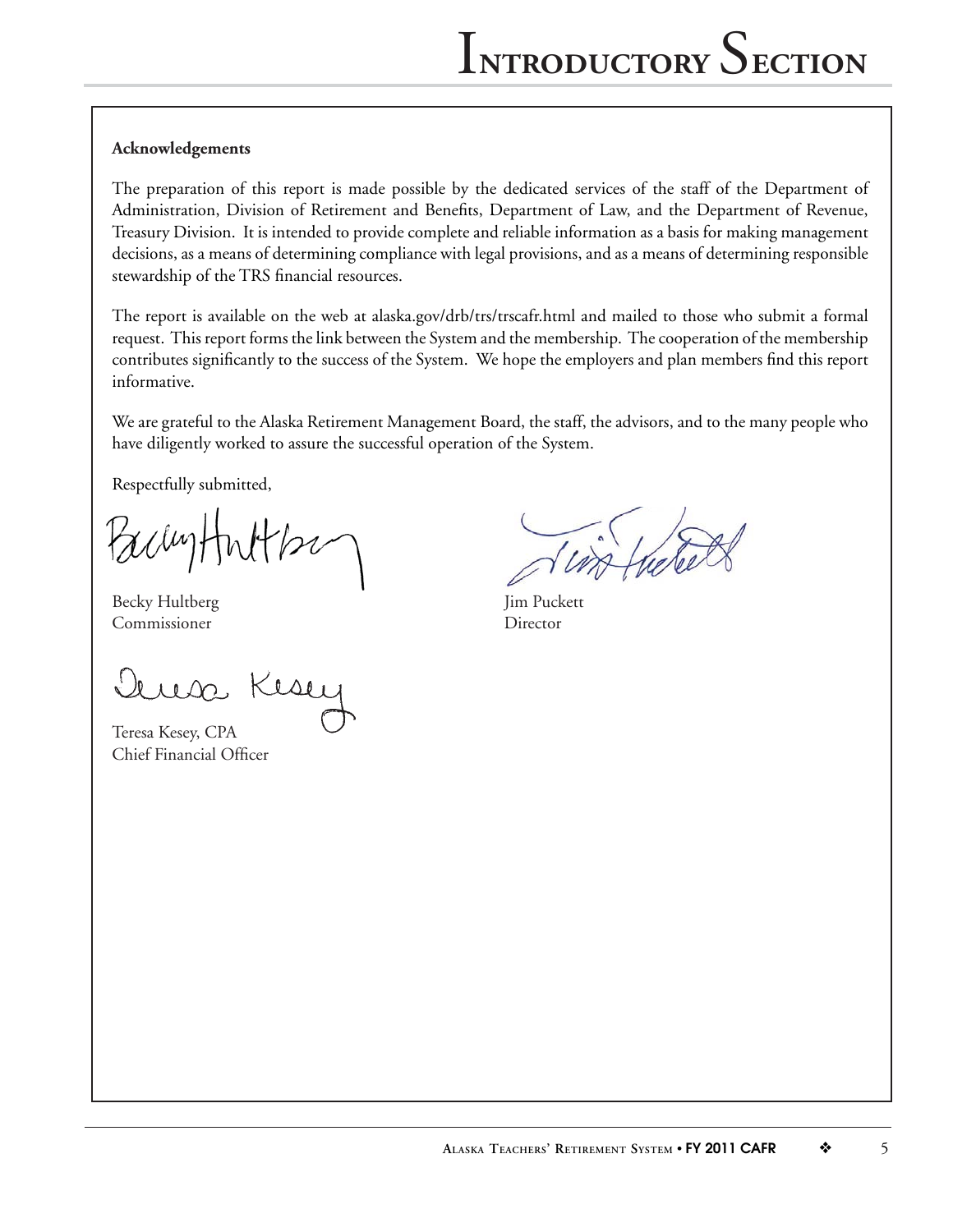Certificate of Achievement for Excellence in Financial Reporting

Presented to

### Alaska Teachers' Retirement System

For its Comprehensive Annual Financial Report for the Fiscal Year Ended June 30, 2010

A Certificate of Achievement for Excellence in Financial Reporting is presented by the Government Finance Officers Association of the United States and Canada to government units and public employees retirement systems whose comprehensive annual financial reports (CAFRs) achieve the highest standards in government accounting and financial reporting.



Executive Director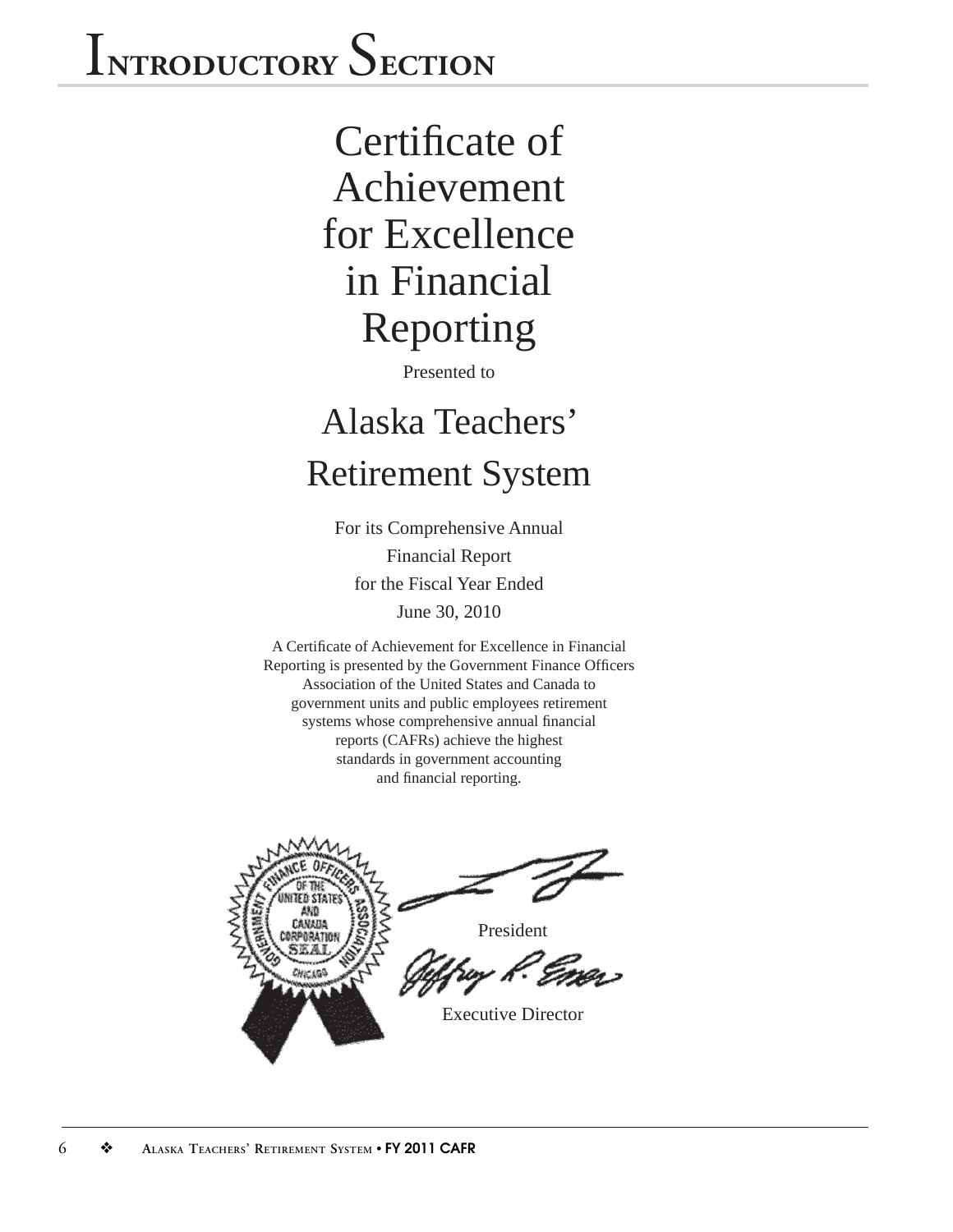#### **ORGANIZATION CHART**

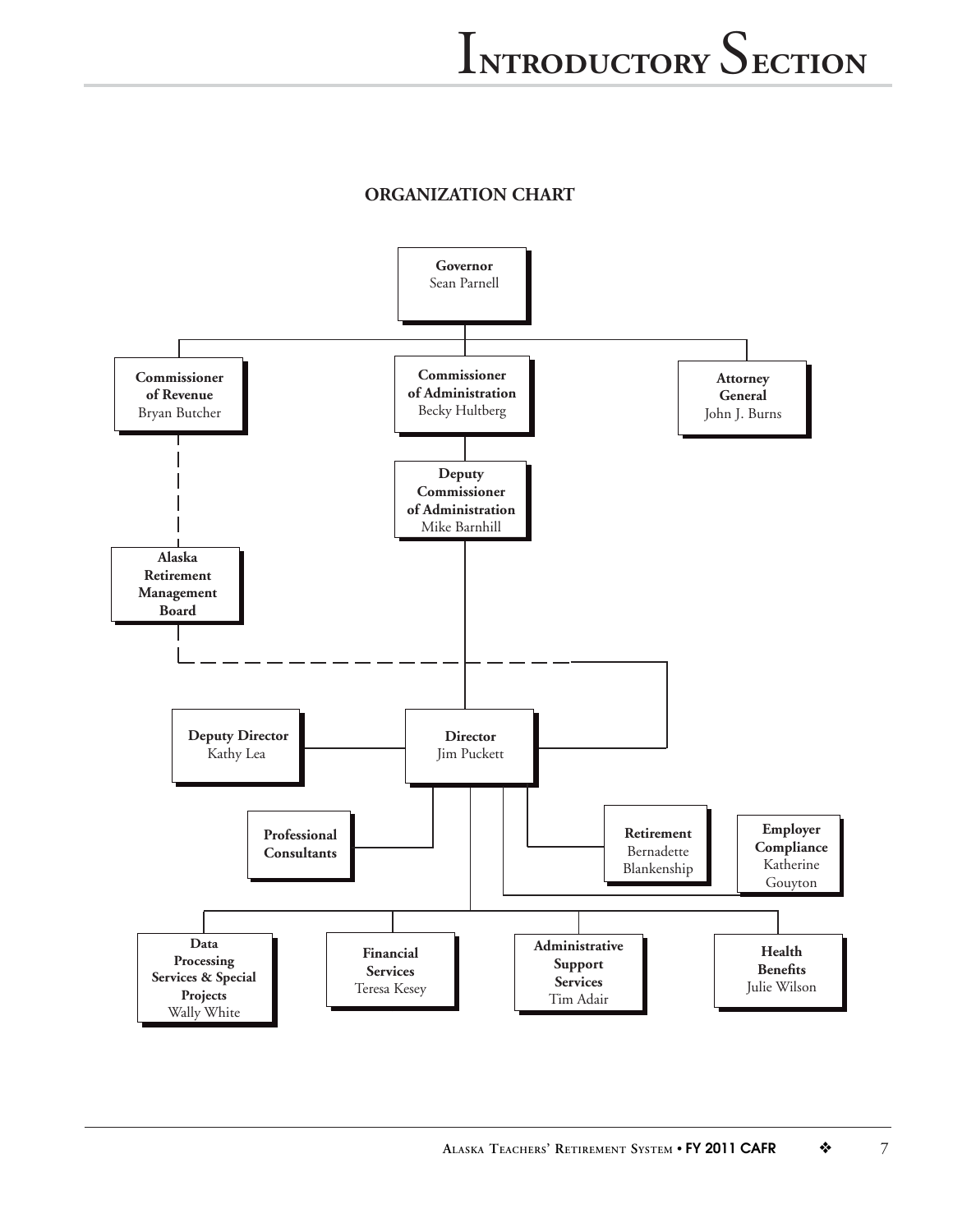#### **Section Responsibilities**

The **Retirement Section** is responsible for providing comprehensive retirement counseling to the participating members and employers in the plan. This section appoints members to retirement and maintains benefi t payment information.

The Health Benefits Section is responsible for the administration of health, disability, and life insurance. This section provides benefits counseling and plan change information to the membership.

The **Financial Section** is responsible for maintaining the employee and employer records and accounts in each of the plans administered by the Division, producing financial statements and reports, and assuring compliance with the Internal Revenue Service requirements.

The **Data Processing Services and Special Projects Section** supports the information systems the System uses. Responsibilities include planning, development, data base design, programming, and operational support of the data processing systems, including the Local Area Network.

The **Administrative Support Services Section** is responsible for budget preparation, fiscal management of appropriations, procurement of professional services, supplies, and equipment. The section manages the systems' record center containing the member's physical records and performs other administrative functions such as legislative tracking and personnel management.

#### **PROFESSIONAL CONSULTANTS Consulting Actuary** Buck Consultants *Denver, Colorado*  **Independent Auditors** KPMG LLP *Anchorage, Alaska* **Benefits Consultant**  Buck Consultants *Denver, Colorado* **Third-Party Healthcare Claim Administrator** Wells Fargo Insurance Services of Alaska *Anchorage, Alaska* **IT Consultant** Computer Task Group *Anchorage, Alaska* **Legal Counsel** Joan Wilkerson Jessica Schrader Toby Steinberger Assistant Attorney Generals *Juneau, Alaska* Ice Miller LLP *Indianapolis, Indiana* **Consulting Physicians** Kim Smith, M.D. Melissa Hynes M.D. William Cole, M.D. *Juneau, Alaska* Thomas Rodgers M.D. *Ford, Washington*

A list of investment consultants can be found on pages 73-74 and on the Schedule of External Management Fees on pages 82-83.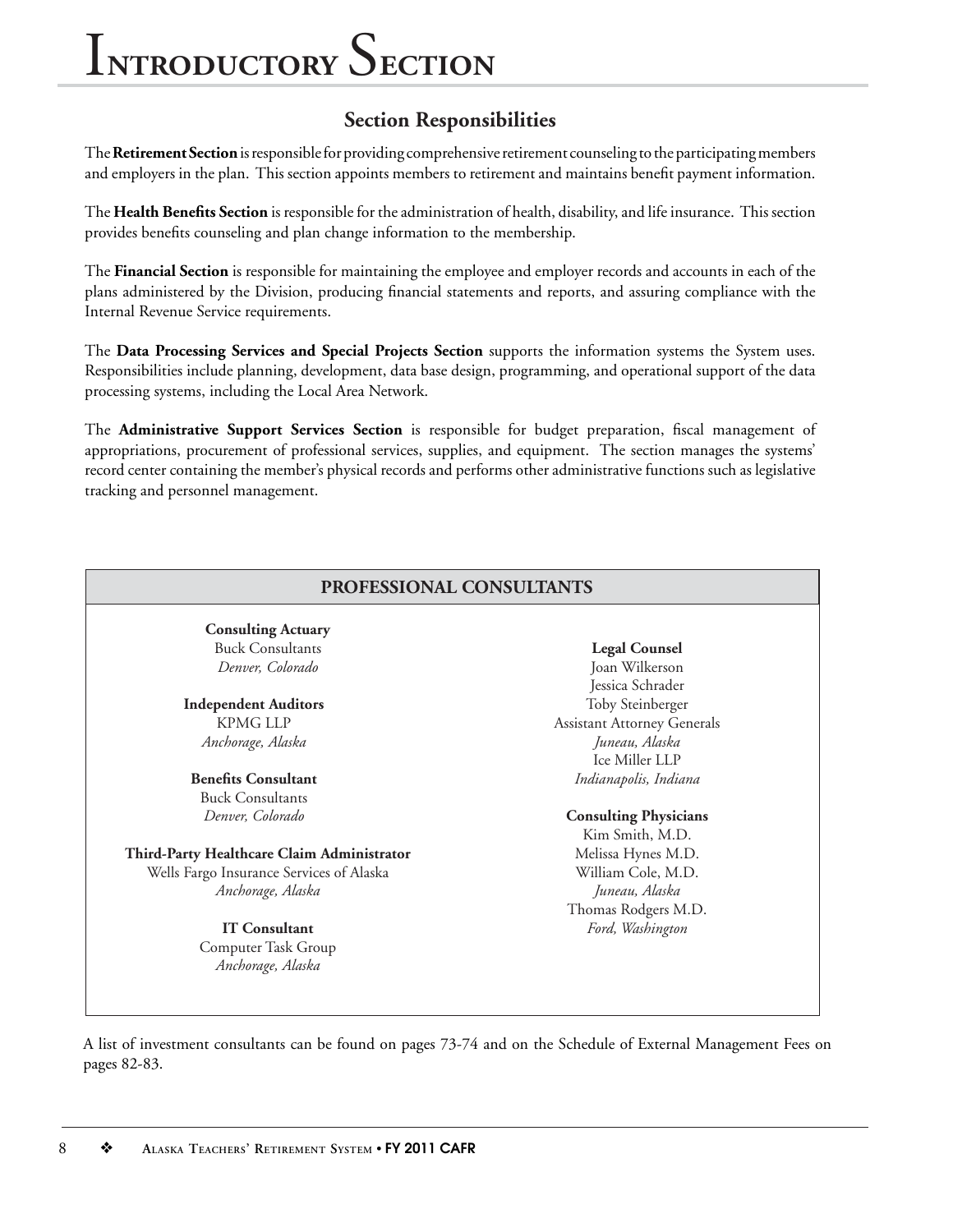#### **ALASKA RETIREMENT MANAGEMENT BOARD**

Gail (Anagick) Schubert, Chair, is the Chief Executive Officer and General Counsel for the Bering Straits Native Corporation, and President/CEO of several of its subsidiary entities. She is an attorney licensed to practice law in the states of Alaska and New York. Mrs. Schubert serves as Chair of the Alaska Native Heritage Center, Chair of Akeela Treatment Services, Chair of the Alaska Retirement Management Board, Vice Chair of the Alaska Native Justice Center, Vice Chair of Khoanic Broadcast Corporation, Treasurer of the Bering Straits Native Corporation, and as a board member of the Alaska Federation of Natives, and the Alaska Native Arts Foundation. She is also a member of the Alaska Rural Justice and Law Enforcement Commission. Mrs. Schubert received her undergraduate degree from Stanford University, and holds a Law Degree and Masters Degree in Business Administration from Cornell University.

**Sam Trivette, Vice-Chair**, is on the national executive board of the American Federation of Teachers Retirees and was formerly President of the Retired Public Employees of Alaska. Mr. Trivette retired from public service after more than 32 years serving as Chief Probation Officer, Director of Community Corrections, Executive Director of the Parole Board, and as a probation and correctional officer. He is President of Quality Corrections Services, and on the board of directors of the Alaska Public Employees Association. Mr. Trivette has also served as an officer in a number of national and statewide professional organizations as well a many not-for-profi t organizations around Alaska. He has a Bachelor's degree in Psychology from the University of Alaska, Anchorage and has completed postgraduate work in public administration, law and psychological counseling.

**Gayle W. Harbo, Secretary,** retired after teaching mathematics in Fairbanks for 25 years. She also served as math department chair, as advanced placement coordinator, on the district curriculum, evaluation and budget committees, and twice as chair of the Lathrop Self-Evaluation for Accreditation Committee. Ms. Harbo is a member of Alpha Delta Kappa, AARP, National Retired Teachers of Alaska, Fairbanks Retired Teachers Association, National Council of Teacher Retirement Systems, the NCTR Education Committee, and the Alaska Teachers' Retirement Board. She is also a co-manager of a family trust. Ms. Harbo was named Alaska Teacher of the Year in 1989. She holds a Bachelor's of Science in Mathematics from North Carolina State University, and a Masters in Teaching from the University of Alaska, Fairbanks, and has completed an additional 40 hours in mathematics, counseling, law and finance.

**Bryan Butcher** was appointed Commissioner of the Department of Revenue by Governor Sean Parnell in November, 2010. Prior to that, he worked at the Alaska Housing Finance Corporation (AHFC) as the director of governmental relations and public affairs and advised Governor Parnell on economic development issues. He also served as vice president of the Alaska Gasline Development Corporation. Before joining AHFC in 2003, Mr. Butcher worked as a finance aide for the state House and Senate finance committees for 12 years. Mr. Butcher holds a bachelor's degree in speech communications from the University of Oregon. He is a lifelong Alaskan, born and raised in Anchorage.

**Kristin Erchinger** is currently finance director for the City of Seward, having worked for the city in finance positions since 1994 including a year serving simultaneously as finance director and acting city manager. She became the finance director in 2000. Ms. Erchinger is past president of the Alaska Government Finance Officer's Association and represents that organization in the Alaska Municipal League. She also served on the Providence Alaska Region Board, the Graduate Medical Education Committee, the Alaska Municipal League Board, and the Board of the American Society for Public